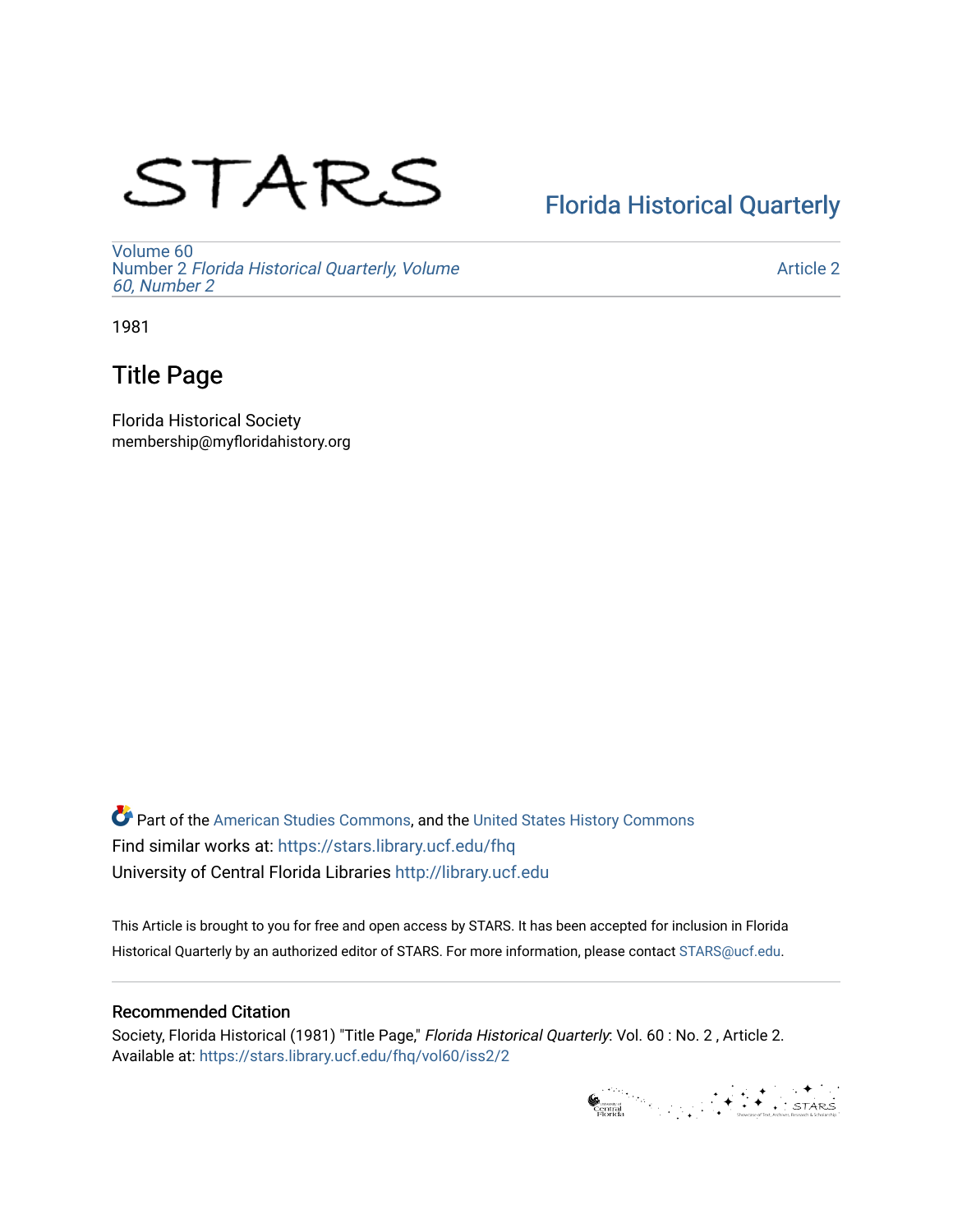## $Florida$ Historical

Society: Title Page<br>Society: Title Page

Published by STARS, 1981



 $\mathcal{O}he$ 

October 1981

PUBLISHED BY THE FLORIDA HIS FORICAL SOCIETY

1<br>1962 -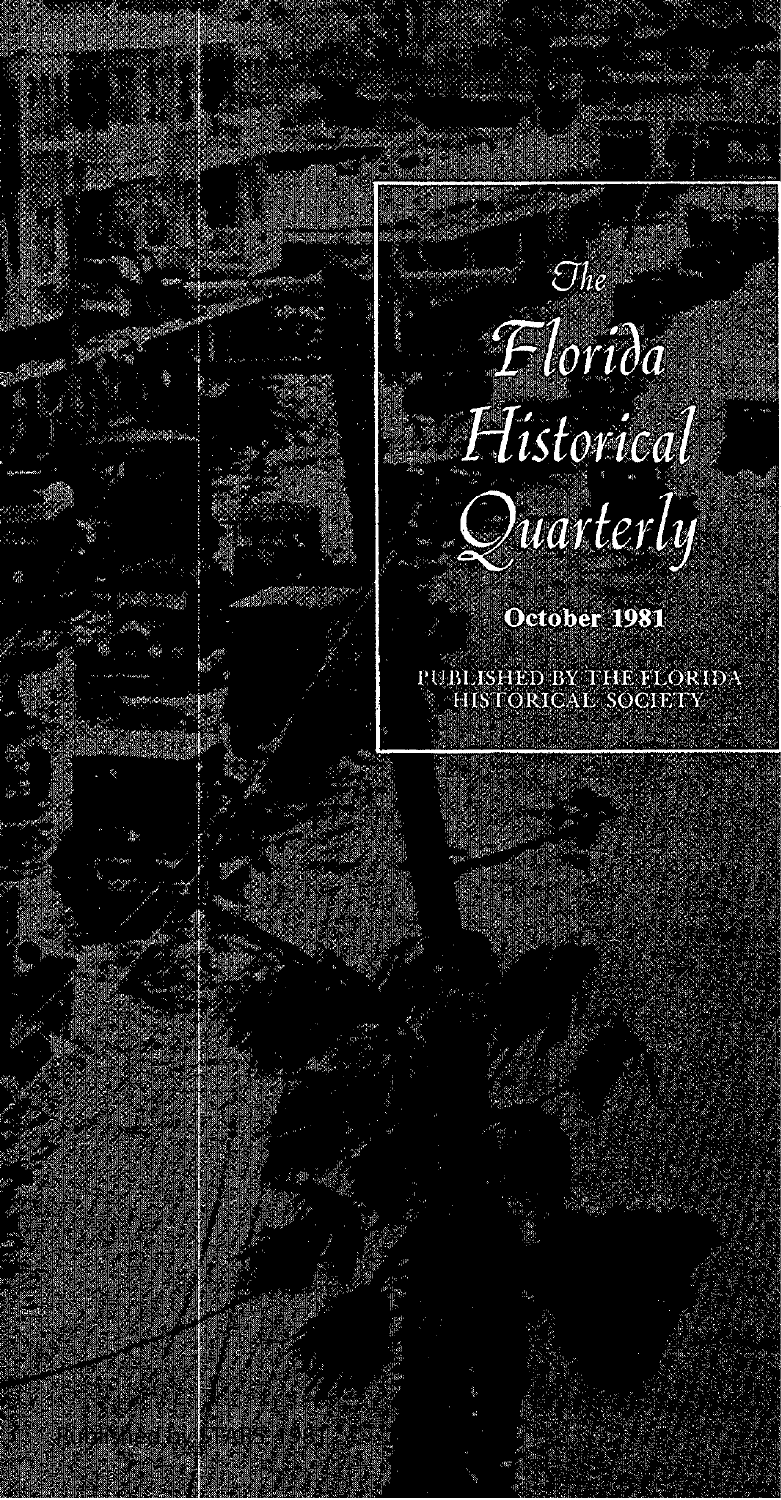#### COVER

"Saturday, September 18: I have just come through hell."

Thus L. F. Reardon begins his eyewitness account of the 1926 hurricane which destroyed Miami and signaled the end of Florida's Land Boom. This view depicts West Flagler Street at 12th Avenue, Miami, on Saturday morning, September 18, 1926. It is from Mr. Reardon's *The Florida Hurricane and Disaster* (Miami, 1926.)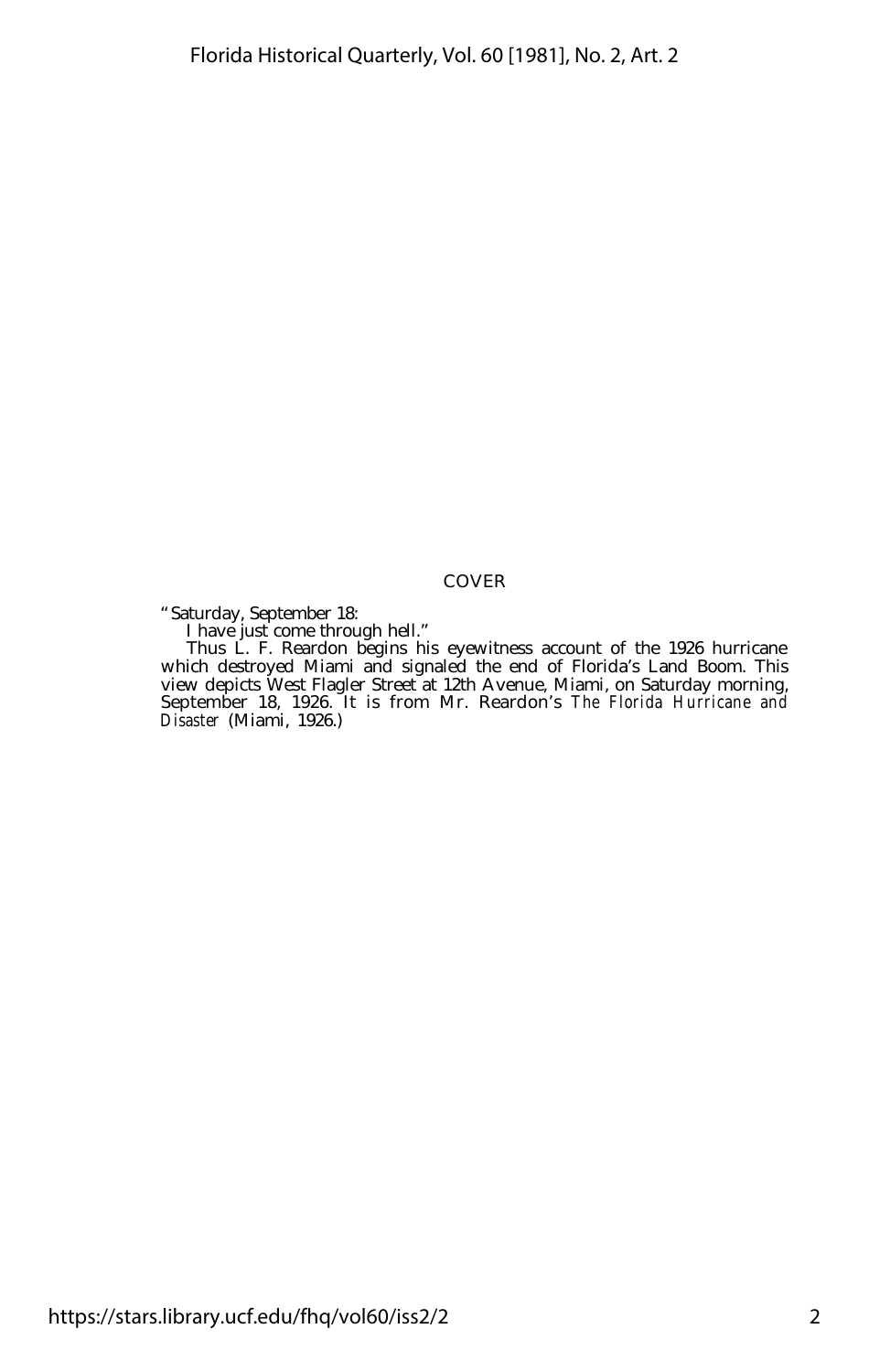Society: Title Page





THE FLORIDA HISTORICAL SOCIETY

Volume LX, Number 2

COPYRIGHT 1981

October 1981

by the Florida Historical Society, Tampa, Florida. Second class postage paid at Tampa and DeLeon Springs, Florida. Printed by E. O. Painter Printing Co., DeLeon Springs, Florida.

(ISSN 0015-4113)

Published by STARS, 1981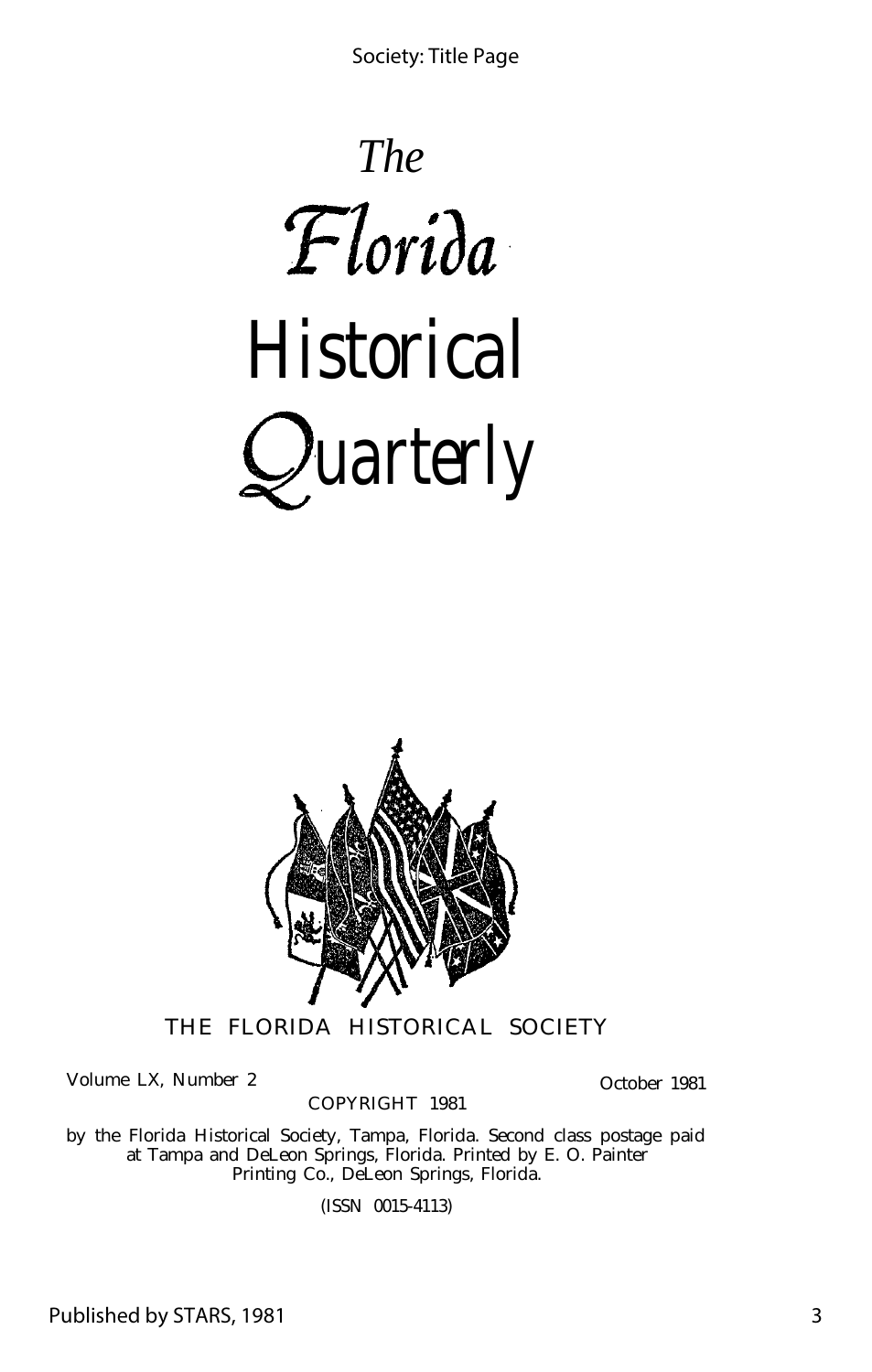### THE FLORIDA HISTORICAL QUARTERL Y

Samuel Proctor, *Editor*

David Sowell, *Editorial Assistant* Patricia R. Wickman, *Editorial Assistant*

EDITORIAL ADVISORY BOARD

Michael V. Gannon University of Florida John K. Mahon University of Florida J. Leitch Wright, Jr.

Herbert J. Doherty, Jr. University of Florida Jerrell H. Shofner University of Central Florida Charlton W. Tebeau <sup>University</sup> of Miami (Emeritus)<br>J. Leitch Wright. Jr. Florida State University

Correspondence concerning contributions, books for review, and all editorial matters should be addressed to the Editor, *Florida Historical Quarterly,* Box 14045, University Station, Gainesville, Florida 32604.

The *Quarterly* is interested in articles and documents pertaining to the history of Florida. Sources, style, footnote form, originality of material and interpretation, clarity of thought, and interest of readers are considered. All copy, including footnotes, should be double-spaced. Footnotes are to be numbered consecutively in the text and assembled at the end of the article. Particular attention should be given to following the footnote style of the *Quarterly.* The author should submit an original and retain a carbon for security. The Florida Historical Society and the Editor of the *Florida Historical Quarterly* accept no responsibility for statements made or opinions held by authors.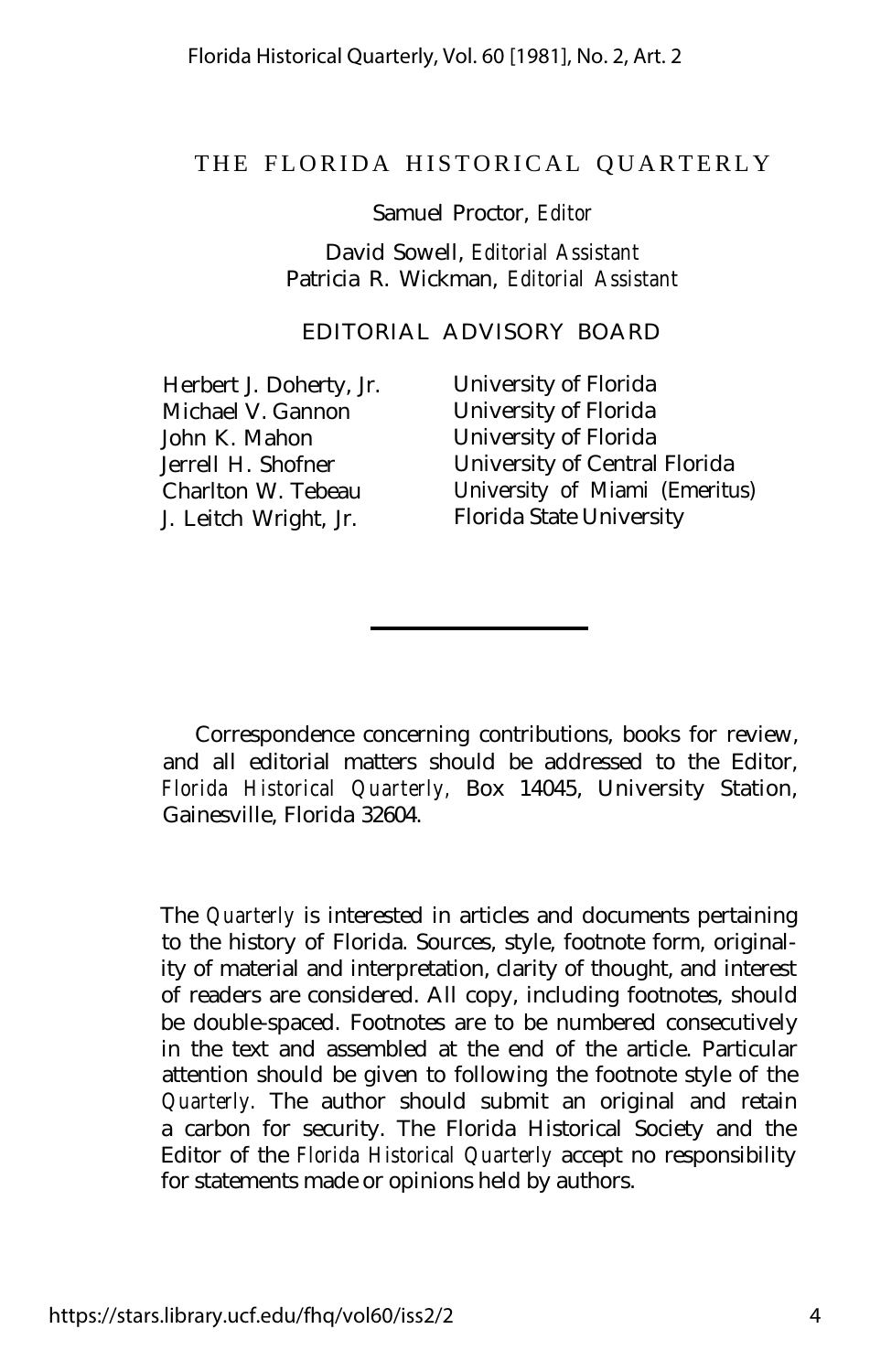## Table of Contents

| FLORIDA SEMINOLES AND THE CENSUS OF 1900                                                                            |               |     |
|---------------------------------------------------------------------------------------------------------------------|---------------|-----|
| Harry Kersey, Jr. 145                                                                                               |               |     |
| POSTSCRIPT TO THE MARTIN TABERT CASE: PEONAGE<br>AS USUAL IN THE FLORIDA TURPENTINE CAMPS<br>Jerrell H. Shofner 161 |               |     |
| BILLY GRAHAM IN FLORIDA                                                                                             | Lois Ferm 174 |     |
| FLORIDA AND THE ROYAL NAVY'S Floridas<br>Robert R. Rea                                                              |               | 186 |
| NOTES AND DOCUMENTS:                                                                                                |               |     |
| FLORIDA HISTORY IN PERIODICALS                                                                                      |               | 204 |
|                                                                                                                     |               | 208 |
|                                                                                                                     |               | 241 |
|                                                                                                                     |               | 247 |
|                                                                                                                     |               | 250 |